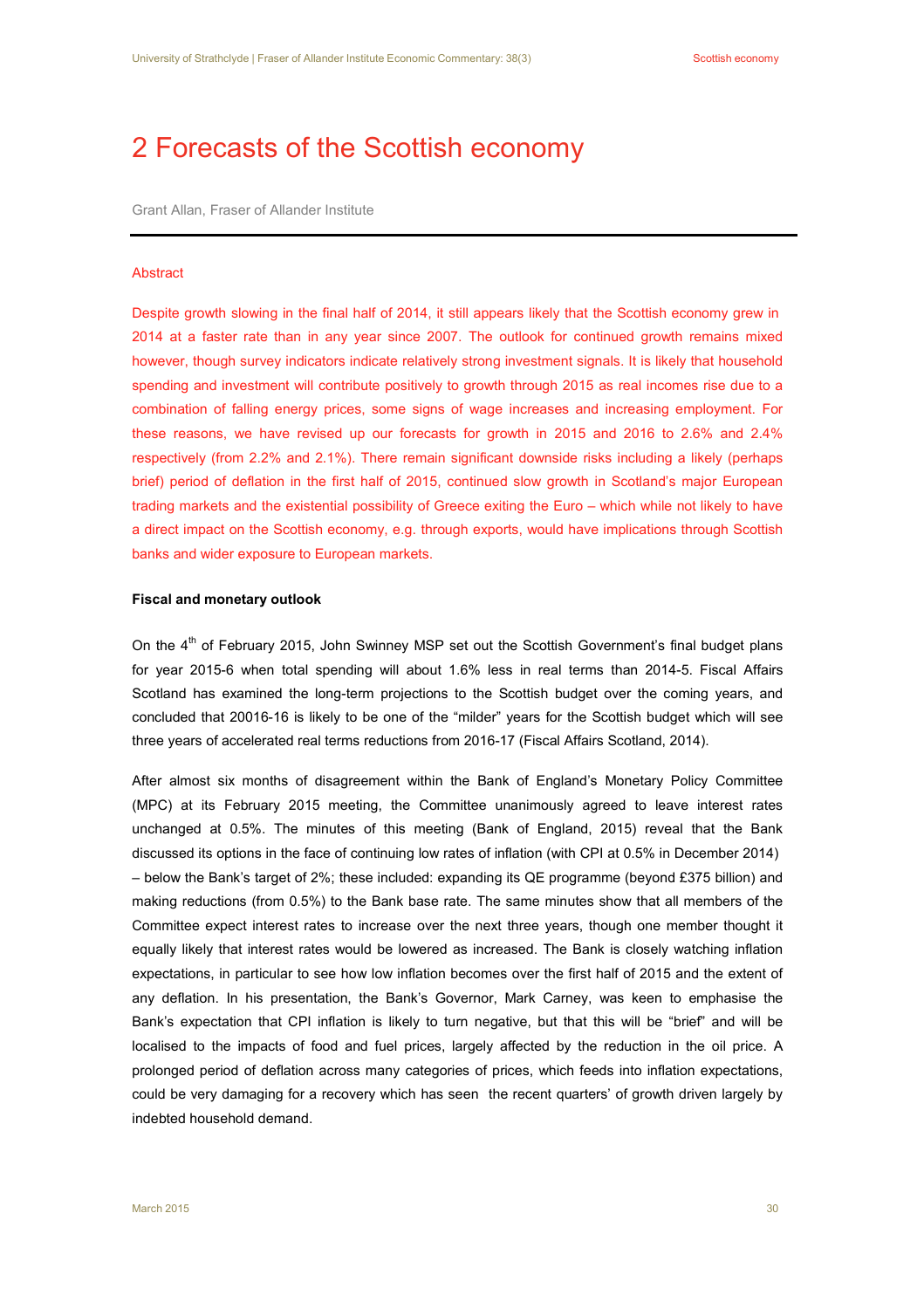# **Households**

It is evident from Figure 1 that household spending has driven a considerably portion of economic activity in Scotland. On average, between Q1 2011 and Q3 2014, household consumption has contributed 0.7 percentage points to nominal quarterly growth, with Gross Fixed Capital Formation and Government (only) contributing 0.4 and 0.1 points respectively). Net trade has contributed an average of *minus* 0.3 percentage points over the same period indicating issues both of Scotland's narrow export base and the economic health particularly of Eurozone economies. What is also clear from Figure 2 is that the volatility of (real) consumption spending growth continues to be greater in Scotland that the UK as a whole, and that consumption expenditure since the start of 2011 has grown reasonably strongly. In the most recent quarter for which data is available (Q3 2014) consumer spending grew by 1.3% in Scotland and 1.0% in the UK as a whole. The household savings ratio for the UK has continued to be around 7% and about 2.5 percentage points below its pre-recession average. In Scotland, the savings ratio was 5.9% in Q3 2014, which is actually slightly higher than its long term average.



**Figure 1:** Contribution to nominal quarterly growth, Scotland, Q3 2010 to Q3 2014, % points q-on-q

Sources: Scottish National Accounts Project (SNAP) data (Scottish Government) and Fraser of Allander Institute (FAI) calculations. The columns shows the percentage point contribution of each element to quarterly Scottish (nominal) GVA growth, while the solid black line shows nominal GVA growth for Scotland for each quarter, e.g. in Q3 2014, household and government spending contributed positively to GVA growth, while there were small negative contributions from investment (for the first quarter since Q4 2012 and net *trade (for the six successive quarter).*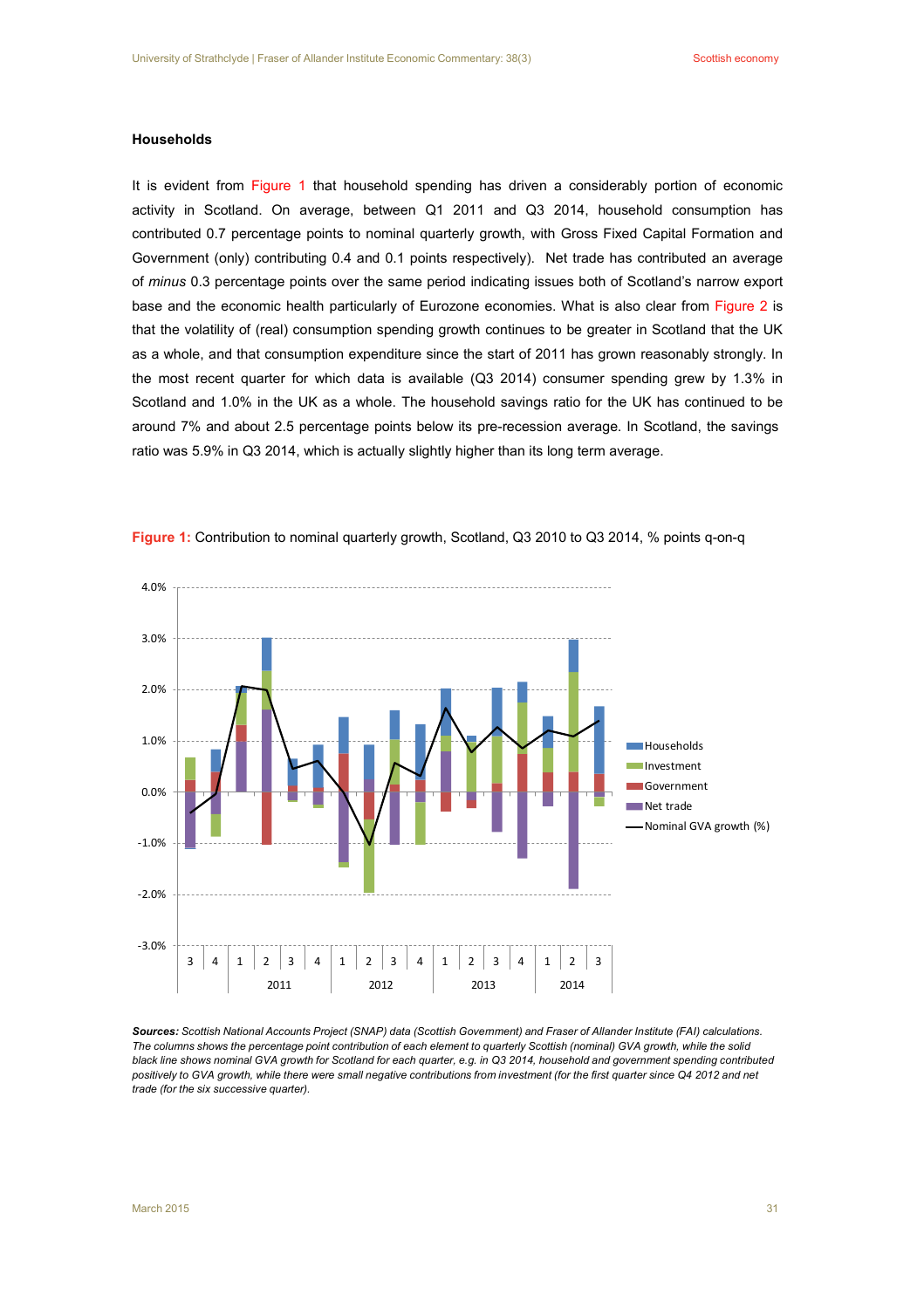

**Figure 2:** Household real consumption spending growth, Scotland and UK, Q1 2000 to Q3 2014, % qon-q

Sources: Scottish National Accounts Project (SNAP) data (Scottish Government) and UK Quarterly National Accounts (National *Statistics) and FAI calculations.*

## **Investment**

Figure 3 shows comparable figures for Scotland and the UK for investment spending between Q1 2010 and Q3 2014. These suggest that investment spending in Scotland and UK are both about 17% above its average from 2011. The contribution made by investment spending through 2013 and the first half of 2014 is clear also from Figure 1 (before a small nominal decline in investment spending in Q3 2014). Over a longer time horizon, real current investment spending is broadly at the same level as previous highs in 2007. Recent survey evidence – covered in the *Review of Business Surveys* section – suggests that a number of sectors are bullish about investment plans for 2015. The Bank of England's November Inflation Report (Bank of England, 2014, p. 20) noted that the outlook for business investment was robust, supported by "conducive financing decisions and expanding domestic demand". Though demand uncertainty was again important, it appeared to have "receded" over 2014. The Bank had previously warned of the chance that excess capital in firms was potentially holding back new investment. Recent survey results however suggest that this fear is not restraining investment.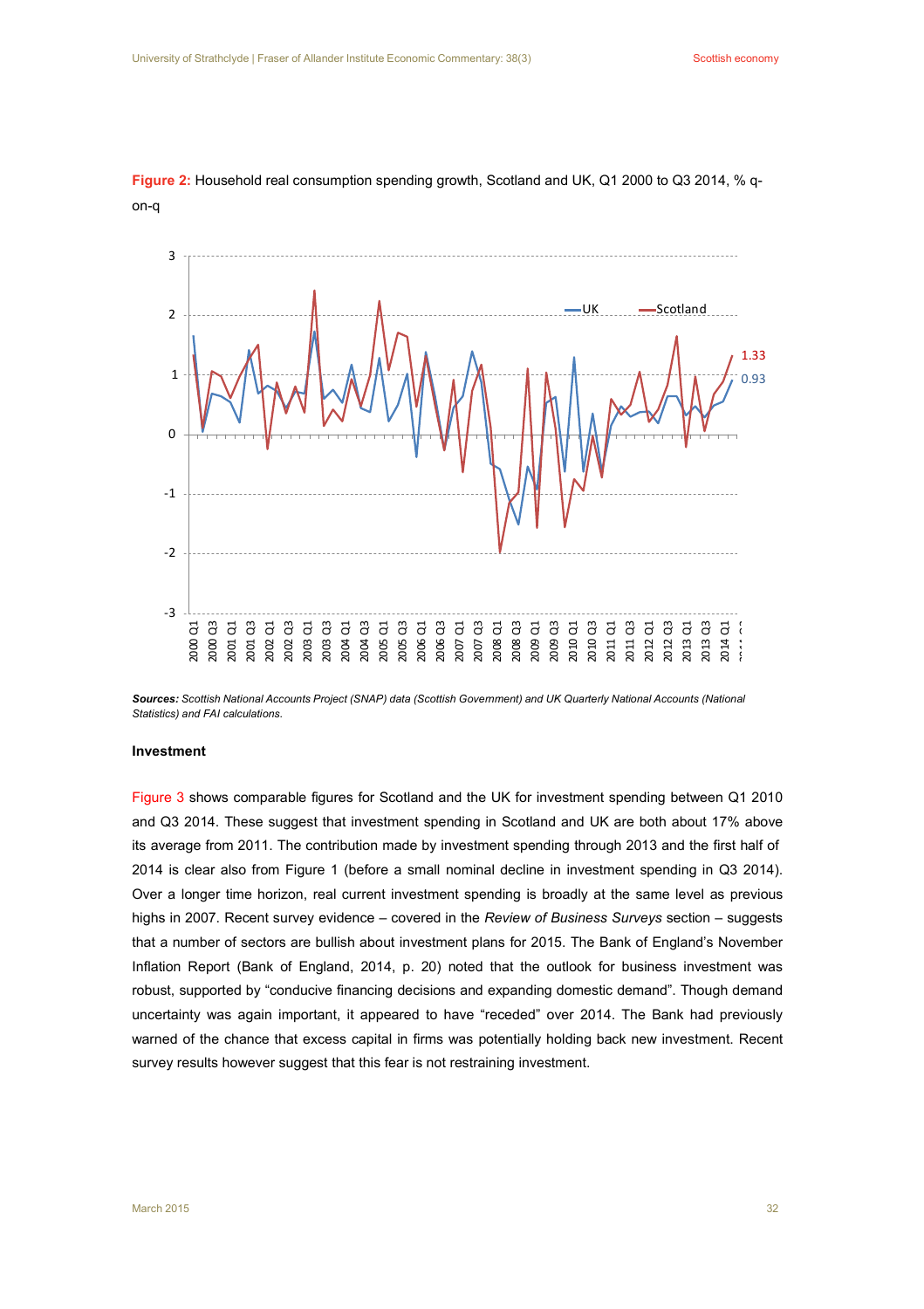

#### **Figure 3:** Real gross fixed capital formation, Scotland and the UK, Q1 2010 to Q3 2014

Sources: Scottish National Accounts Project (SNAP) data (Scottish Government) and UK Quarterly National Accounts (National *Statistics) and FAI calculations*.

#### **Trade**

Exports from Scotland were reported on the  $26<sup>th</sup>$  of January 2015 in the Global Connections Survey. These are not timely nor robust data in that the latest figures relate to 2013 and are denominated in nominal terms, however they do provide a good breakdown of the sectoral composition of Scotland's exports (i.e. what industries export in Scotland) and the destination markets for Scottish products. The headline numbers showed a nominal increase in international (i.e. ex-UK) exports of £1,860 million (7.2%) between 2012 and 2013. While there were reductions in some sectors (including a small reduction of £15 million in the value of whisky exports), there were strong performances in refined petrol and chemical products, computer, transport and machinery equipment, as well as in transportation. The top two export sectors remain dominantly food and drink and refined petroleum, which jointly are responsible for over 30% of Scotland's international exports. The five top destinations for Scotland's international exports are, by value, respectively the USA, Netherlands, Germany, France and Denmark. In all, over 55% of Scotland's international exports are to European markets. Encouragingly exports to European Union countries increased strongly (12.4%), while there were actual reductions in the value of exports to Asia (down £45 million, or 1.5%). Scotland's exports to the rest of the UK rose more slowly than its international exports, increasing by 2.7% (£1,200 million).

The most recent statistics on Scottish exports to the rest of the world – covering manufacturing exports alone (roughly 60% of Scottish exports outside of the UK) – show that there was quarterly growth of 1.8% in the final quarter of 2014, the third such consecutive quarterly increase. Exports were helped by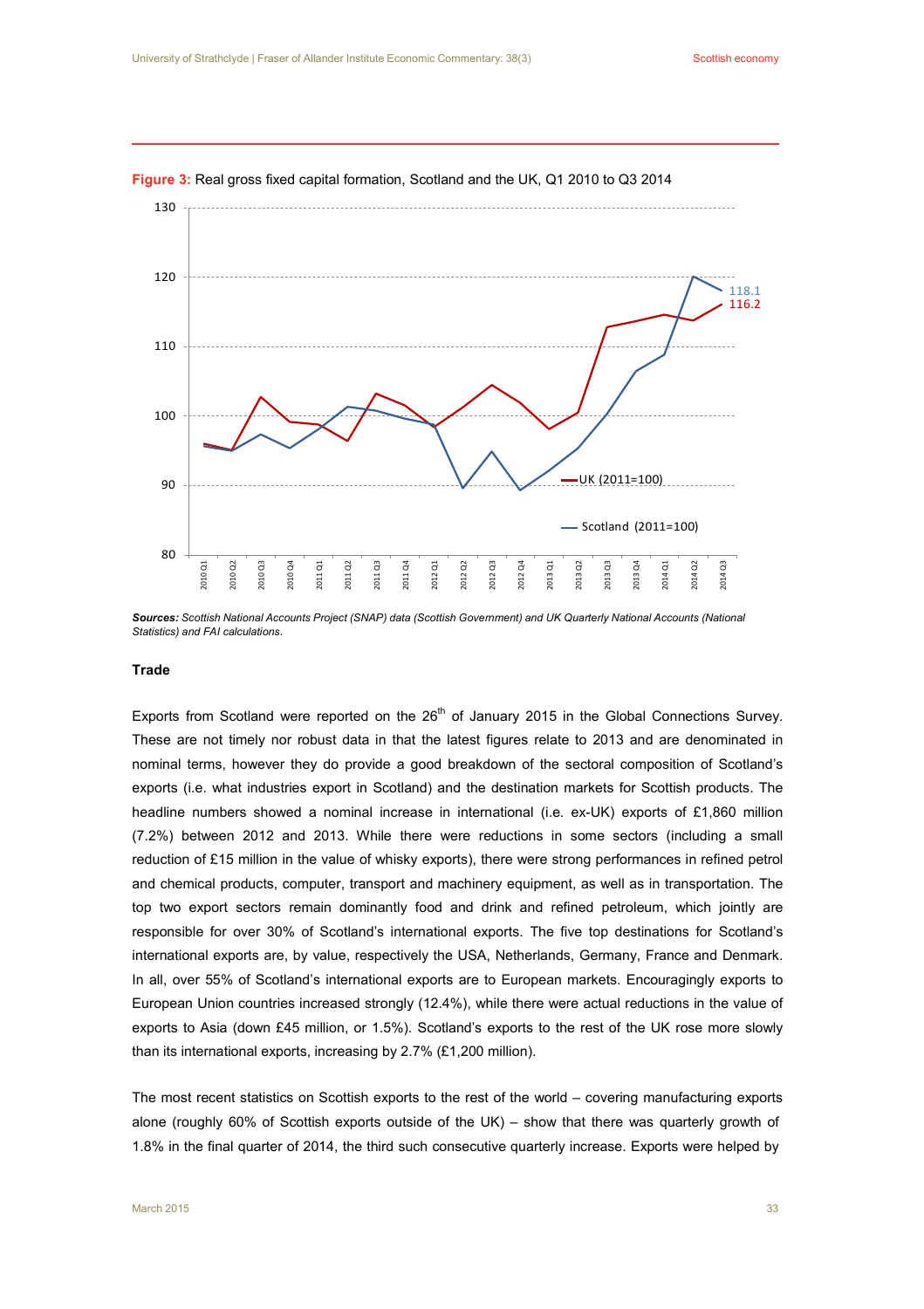a continuing rebound of exports from refined petroleum activities (up 8.9% in Q4, following 14.4% and 4.4% increases in Q1 and Q32 respectively). The export figures remain affected by the shutdown of the Grangemouth facilities through the end of 2013; however the level of exports for this sector has now almost returned to the levels of Q3 2013. Data for the drinks sector – which saw a decline in 2013 as reported above – suggests more positive news through 2014 with (small) positive growth in the first three quarters of the year.

In terms of key markets for Scottish products, the latest figures suggest little room for optimism about the short-term trajectory of Scottish exports. Markit's PMI for the Eurozone in February 2015 (20<sup>th</sup> February) suggested a further improvement in activity – three consecutive months of improving business activity measures – and it noted that the Eurozone economy as a whole appeared to be gaining some growth momentum, in part driven by the strongest growth fin France in almost four years. Growth in the US is forecast to strengthen, though it is the only one of Scotland's major international export markets to have its growth forecasts for 2015 and 2016 revised up by the International Monetary Fund (IMF) since its October 2014's forecasts. Indeed, it appears that without growth in US markets, Scotland's export performance would be significantly worse. Table 1 shows the forecasts for growth in key global markets for Scottish products through 2015 and 2016. Since our last forecasts in November 2014, economic forecasts for the UK as a whole have been revised down slightly for 2014. The average of 2015 forecasts in February 2015 is 2.6%, and range between 2.1% and 3.0% - a very small range given how early in the year we are currently. Forecasts for 2016 average 2.3%, and range between 1.2% and 3.0% (HM Treasury, 2015).

|                   |                                                                                       |                          | 2015                                  |                            |                          | 2016                                  |                            |
|-------------------|---------------------------------------------------------------------------------------|--------------------------|---------------------------------------|----------------------------|--------------------------|---------------------------------------|----------------------------|
|                   | Share of total<br>(i.e.<br>international<br>and rest of the<br>UK) exports, %<br>2013 | IMF (January<br>2015)    | <b>Revision since</b><br>October 2014 | OECD<br>(November<br>2014) | IMF (January<br>2015)    | <b>Revision since</b><br>October 2014 | OECD<br>(November<br>2014) |
| <b>USA</b>        | 5.3                                                                                   | 3.6                      | $+0.5$                                | 3.1                        | 3.3                      | $+0.3$                                | 3.0                        |
| Netherlands       | 2.8                                                                                   | $\overline{\phantom{a}}$ | $\overline{\phantom{0}}$              | 1.4                        | $\overline{\phantom{0}}$ | $\overline{a}$                        | 1.6                        |
| Germany           | 2.6                                                                                   | 1.3                      | $-0.2$                                | 1.1                        | 1.5                      | $-0.3$                                | 1.8                        |
| France            | 2.5                                                                                   | 0.9                      | $-0.1$                                | 0.8                        | 1.3                      | $-0.2$                                | 1.5                        |
| Denmark           | 1.9                                                                                   | ٠                        | ۰                                     | 1.4                        | ٠                        | ٠                                     | 1.8                        |
| Norway            | 1.5                                                                                   | -                        | -                                     | 1.8                        | ٠                        | $\overline{\phantom{a}}$              | 2.5                        |
| United<br>Kingdom | 62.4                                                                                  | 2.7                      | 0.0                                   | 2.7                        | 2.4                      | $-0.1$                                | 2.5                        |
| China             | 0.8                                                                                   | 6.8                      | $-0.3$                                | $\overline{\phantom{0}}$   | 6.3                      | $-0.5$                                | $\overline{\phantom{a}}$   |
| Japan             | 0.4                                                                                   | 0.6                      | $-0.2$                                | 0.8                        | 0.8                      | $-0.1$                                | 1.0                        |
| Euro area         |                                                                                       | 1.2                      | $-0.2$                                | 1.1                        | 1.4                      | $-0.3$                                | 1.7                        |

**Table 1:** Economic growth forecasts for 2014 and 2015 for Scotland's major export markets, plus UK, China, Japan and the Euro area, % p.a.

Sources: World Economic Outlook Update (International Monetary Fund, IMF, January 2015) and Economic Outlook (Organisation for Economic Cooperation and Development, OECD, November 2014) Notes: "-" indicates a country forecast is not produced.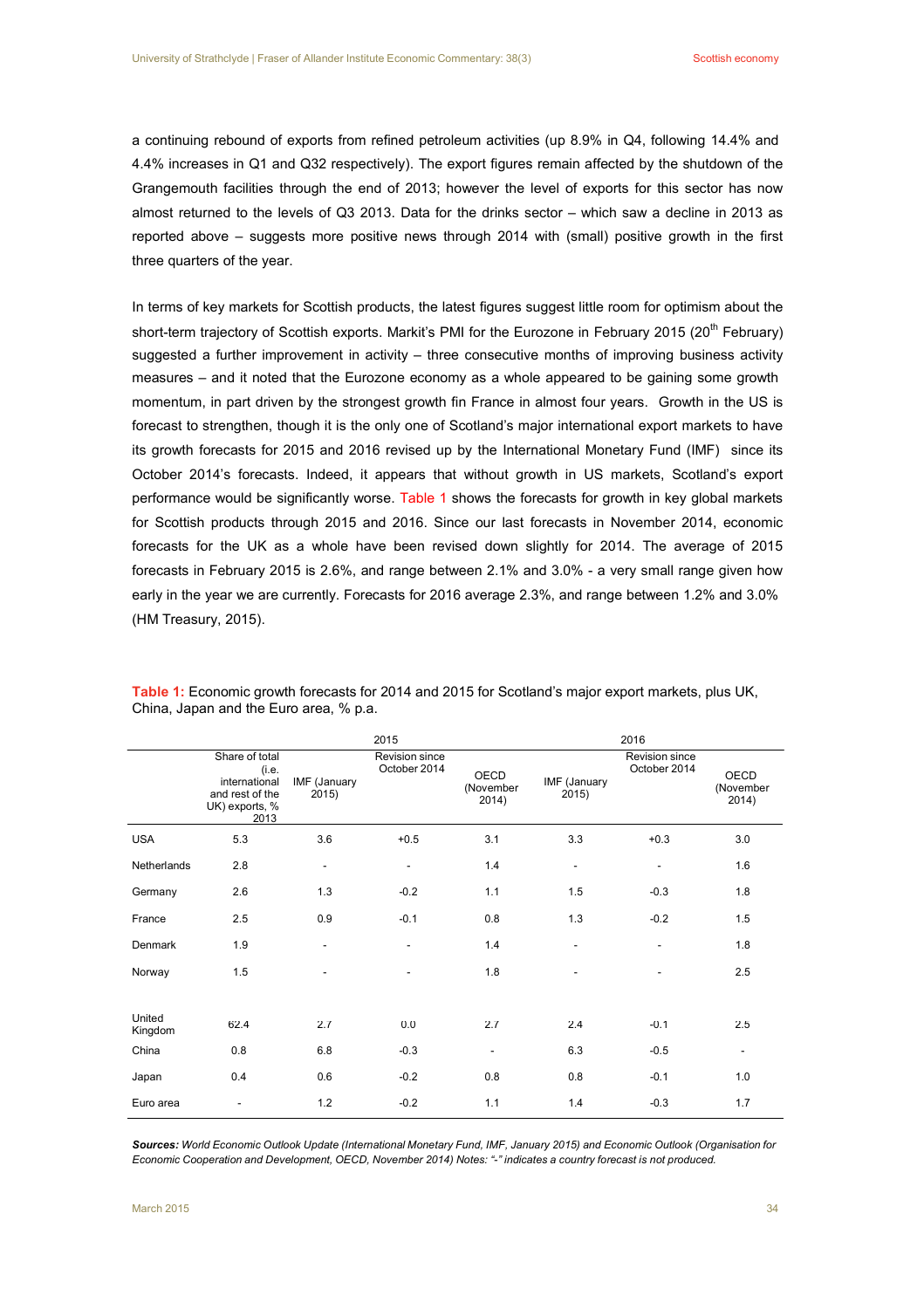## **Forecasts for the Scottish economy: Detail**

In June 2014 we identified that there was an apparent cooling of the Scottish economy as it entered the second half of the year. This has been borne out by the data we have currently, and it is likely that the Scottish economy as a whole grew by around 0.6% in the final quarter of 2014 – broadly similar to its growth in Q3 but down from growth of 1.0% and 1.1% seen in Q1 and Q2 2014 respectively. This growth outturn would suggest that 2014 saw growth of around 2.9%, the highest annual growth since 2007. While there are a number of positives from most recent surveys of the Scottish economy, it is likely that growth in the first quarter of 2015 will be in line with the performance of the second half of 2014, rather than the preceding six months.

Looking to the longer term, it appears (again) that household spending is likely to continue to drive much of the developing economic recovery. Wage growth for the UK as a whole increased by 1.7% in the final three months of 2014, and with the low rate of CPI inflation, real incomes are likely to rise further as wage growth increases through 2015. Business investment intentions remain in growth territory and there appears to be some stability to the recovery in the rest of the UK – Scotland's largest trading market.

Additionally, the recent fall in the oil price, and subsequent rapid fall in CPI inflation would be expected to reduce input costs to business and act as an effective wage increase to households (in particular where energy prices reflect these significant falls (for example in petrol/diesel prices, and domestic electricity and gas bills). The Bank of England (2015b) notes that while businesses may see a fall in their costs, the impact on business investment is unclear: some investment could be encouraged by the lower oil price but there may also be reductions in investment in the UK Continental Shelf (UKCS). This is clearly not positive news for all parts and sectors of the Scottish economy, however it is too early to say what the impact could be over the medium or longer term on the oil and gas sector and activity in the UKCS and the North East of Scotland economy. In the absence of the oil price rebounding significantly, many have speculated that there could be a period of low oil prices over the next couple of years or so. In the absence of a period of deflation for the UK – which the Bank of England has suggested could arise, but is likely to be only brief – a relatively brief period of low oil prices could be likely to have a *net positive impact* on Scotland's onshore economy (i.e. the basis on which quarterly figures on Scottish GDP is calculated and reported, which does not directly include activity in the UKCS).

However we would anticipate there remain significant risks to the downside on these forecasts, and that these are not solely related to the uncertainty around the future oil price. It is clear that downside risks to Eurozone economic activity cannot be ignored – indeed, the Quantitative Easing ("bazooka") announced by the European Central Bank (ECB) on 22<sup>nd</sup> January 2015 with a larger than expected scale of €1.1 trillion– is an explicit attempt to boost struggling economic conditions and prevent the Eurozone entering deflation. The success of this policy, and the existential threat from Greek debt negotiations and possible Euro-exit, reveal some of the significant downside risk that remains to these major markets for Scotland. The Institute for Fiscal Studies notes that half the Government's fiscal consolidation relative to 2008 remains to be implemented after 2014/15, and that it is likely to be made through further government expenditure reductions.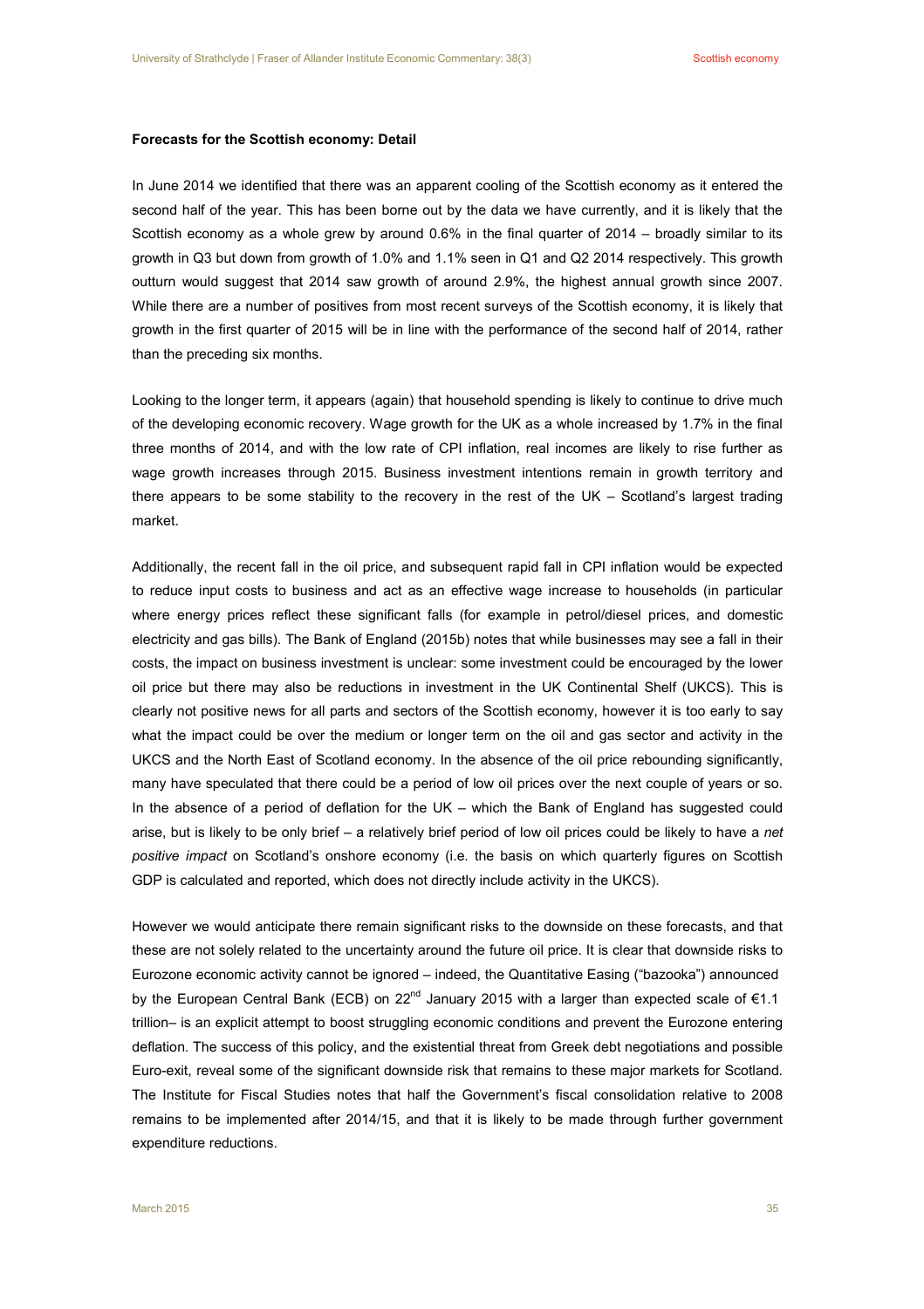# **Results**

In this section of the *Commentary*, we forecast year-on-year real growth in Scotland's key economic and labour market variables. In this issue, we forecast all variables for 2014, 2015 and 2016. (The growth of the Scottish economy in the final quarter is published in mid-April 2015 which will complete our first understanding of Scottish economic performance during 2014). Our forecasts cover Scotland's Gross Value Added (GVA), employee jobs and unemployment. The model used is multi-sectoral, and where useful, results are reported to broad sectoral categories.

We begin with the forecasts for GVA growth in the Scottish economy. The growth performance of Scotland between 2010 and 2013 and our forecasts for the period to 2016 are shown in Figure 4. This also includes our upper and lower forecasts growth. As previously, the range around the central forecast is based on our past forecast accuracy of the first release of growth data for the year.

Based on earlier forecasts since 2000, the mean absolute error of forecasts in the spring period and growth in the year previous (i.e. 2014 in this forecast) is 0.18 percentage points. Growth forecast errors made in spring for the year currently in progress are 0.52 percentage points. This gives the range for the upper and lower bands in 2014 and 2015. Some recent forecast evaluations for the OECD found that that organisations average absolute error for current year UK growth forecasts, made in May of the year in progress, was 0.5 percentage points (Pain *et al*, 2014). Our past forecast errors for the longest forecast horizon is 1.120 percentage points, so this is used to give the range around our central forecast for 2016.

Relative to our November 2014 forecasts we have now revised up our central forecast for GVA growth in 2014 from 2.7% to 2.8% (i.e. an upward revision of 0.1 percentage points) and largely driven by better than expected growth outcomes through the first half of 2014, in particular the stronger than expected performance in the second quarter. Our forecast for 2015 has been revised up from 2.2% to 2.6%, largely as a result of upward improvements in investment signals at the start of 2015. Our new forecast for 2016 is 2.4%, revised up from 2.1% in November 2014, and the same as our initial estimate for 2016 made in the June 2014 Commentary.

For comparison purposes, the UK's Office for Budgetary Responsibility (OBR) forecast for growth in 2015 (made in December 2014) and the median of new independent growth forecasts for the UK in 2015 are 2.4% and 2.6% respectively, while for 2016 the respective figures are of 2.2% and 2.4% respectively.

In addition to the aggregate growth forecasts in our central scenario, Table 2 presents our forecasts for GVA growth in 2014, 2015 and 2016 for three broad sectoral groupings: the "production", "construction" and "services" sectors of the Scottish economy.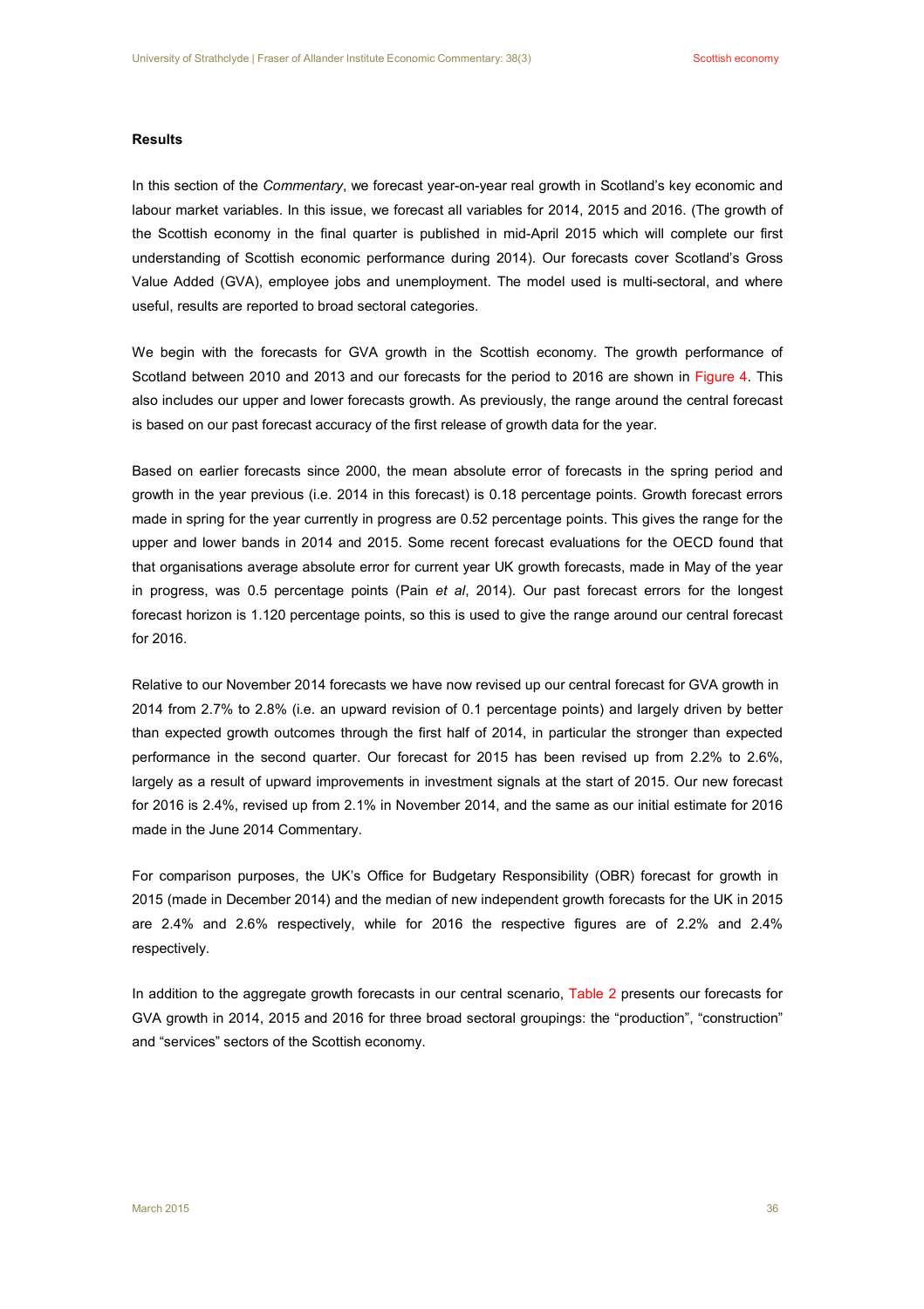

# **Figure 4:** Forecasts of annual real GVA (%) growth for Scotland, 2010 to 2016

*Sources:* Fraser of Allander Institute forecasts, March 2015

|              | 2014 | 2015 | 2016 |
|--------------|------|------|------|
| <b>GVA</b>   | 2.9% | 2.6% | 2.4% |
| Production   | 3.4% | 2.9% | 2.8% |
| Construction | 2.2% | 1.5% | 1.4% |
| Services     | 2.7% | 2.5% | 2.3% |

**Table 2:** Scottish GVA growth (%) by sector, 2014 to 2016

*Source:* Fraser of Allander Institute forecasts, March 2015

# **Employment and unemployment**

Detailed commentary on recent developments in the Scottish labour markets can be found in the Overview of the Scottish Labour Market section of this *Commentary.* Here we present our forecasts for the number of employee jobs in the Scottish economy. We forecast the number, sectoral breakdown and percentage changes in employee jobs at the end of 2014, 2015 and 2016 respectively, as well as the ILO measure of unemployment over the same period.

The most up to date employee jobs series for Scotland shows that there were 2,403,000 employee jobs in Scotland in the third quarter of 2014, an increase of 46,000 jobs from the end of 2013. This level of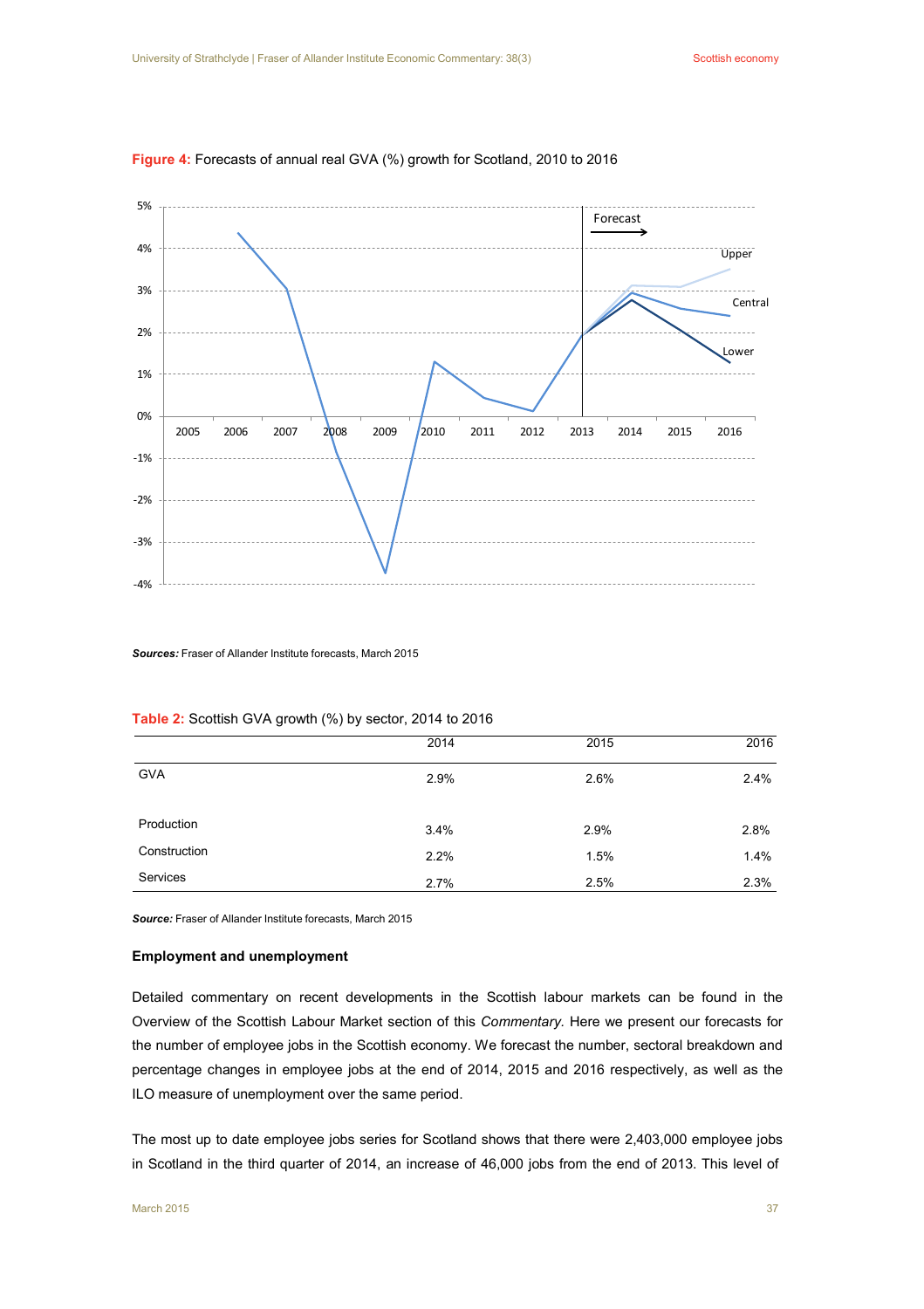employee jobs is now 78,000 jobs short of the peak of employee jobs in Scotland in Q3 2008 (2,480,000).

Our new forecasts for employee jobs are shown in Table 3, alongside a sectoral breakdown of employee job numbers. The number of total employee jobs is forecast to increase in each year, and they have been revised up slightly since our November 2014 forecasts. The number of jobs at the end of 2014 is now forecast to be 2,409,850, an increase of 2.3% in 2014 (up from 2.0%) with an upward revision of just over 7,000 jobs since November's forecast. Our new forecast is that the Scottish economy will add 51,350 jobs in 2015, up by 10,000 from our November forecast, and 57,600 jobs in 2016, up by almost 9,000 from our November forecast. We now forecast the number of employee jobs in Scotland will be about 1.6% above its previous peak by the end of 2016. The net change in employee jobs, consistent with our upper, central and lower forecasts, is shown in Table 5.

|                             | 2014      | 2015      | 2016      |
|-----------------------------|-----------|-----------|-----------|
| Total employee jobs, Dec    | 2,409,850 | 2,461,200 | 2,518,800 |
| Net annual change (jobs)    | 53,850    | 51,350    | 57,600    |
| % change from previous year | 2.3%      | 2.1%      | 2.3%      |
|                             |           |           |           |
| Agriculture (jobs, 000s)    | 39        | 42        | 46        |
| Annual change               | 3,750     | 3,400     | 3,550     |
| Production (jobs, 000s)     | 243       | 248       | 254       |
| Annual change               | 2,900     | 5,150     | 6,100     |
| Construction (jobs, 000s)   | 133       | 135       | 138       |
| Annual change               | 2,050     | 2,100     | 2,450     |
| Services (jobs, 000s)       | 1,995     | 2,036     | 2,081     |
| Annual change               | 45,150    | 40,650    | 45,450    |

**Table 3:** Forecasts of Scottish employee jobs ('000s, except where stated) and net change in employee jobs in central forecast, 2014 to 2016

*Note: Absolute job numbers are rounded to the nearest 50. Source: Fraser of Allander Institute forecasts, March 2015*

## **Table 4:** Net annual change in employee jobs in central, upper and lower forecast, 2014 to 2016

|         | 2014   | 2015   | 2016   |
|---------|--------|--------|--------|
| Upper   | 57,000 | 64,215 | 85,790 |
| Central | 53,850 | 51,350 | 57,600 |
| Lower   | 50,600 | 38,500 | 30,750 |

*Note: Absolute job numbers are rounded to the nearest 50. Source: Fraser of Allander Institute forecasts, March 2015*

We present out forecasts for unemployment at the end 2015 and 2016 in our central scenario in our central forecasts in Table 5. In line with the forecasts produced since June 2013, we report the forecast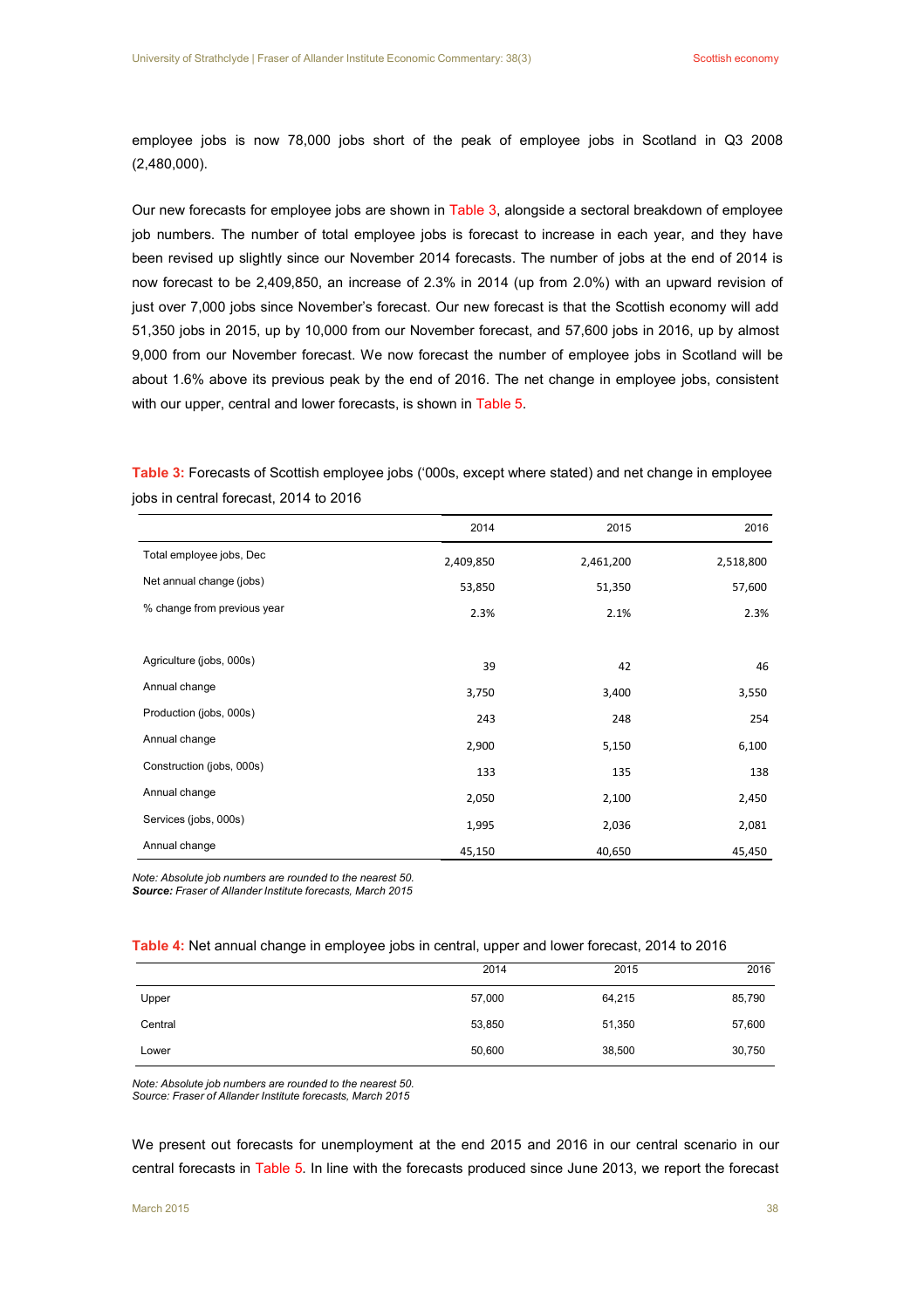number (and rate) of those unemployed using the International Labour Organisation definition of unemployment. This is preferred to the claimant count measure as it gives a more complete picture of the extent of labour resources available for work but unable to find work, and so is a better measures of the level of spare capacity in the Scottish labour market.

In November 2014 we forecast that the unemployment rate would fall to 5.3% by the end of 2014. The recent labour market data at time of writing (22<sup>nd</sup> February) indicates that the ILO unemployment rate in the final quarter was 5.5%. Our new forecasts for the unemployment rate in Scotland at the end of 2015 and 2016 are 5.3% and 5.2% respectively. Figure 4 shows both the performance of ILO Scottish unemployment rate since 2006 as well as our ILO unemployment rate central, upper and lower forecasts to 2016.

#### **Table 5:** Forecasts of Scottish unemployment in central forecasts, 2014 to 2016

|                  | 2014    | 2015    | 2016    |
|------------------|---------|---------|---------|
| ILO unemployment | 149,000 | 136,600 | 125,250 |
| Rate $(\%)^1$    | 5.5     | 5.0     | 4.6     |

Note: Absolute numbers are rounded to the nearest 50. 1 = Rate calculated as total ILO unemployment divided by total of economically active population aged 16 and over. The most recent labour market statistics are detailed in the Labour Market section. *Source: Fraser of Allander Institute forecasts, March 2015*



### **Figure 4:** Scottish ILO unemployment rate, 2006 to 2016 including forecasts from 2014

*Sources:* ONS and Fraser of Allander Institute forecasts, March 2015